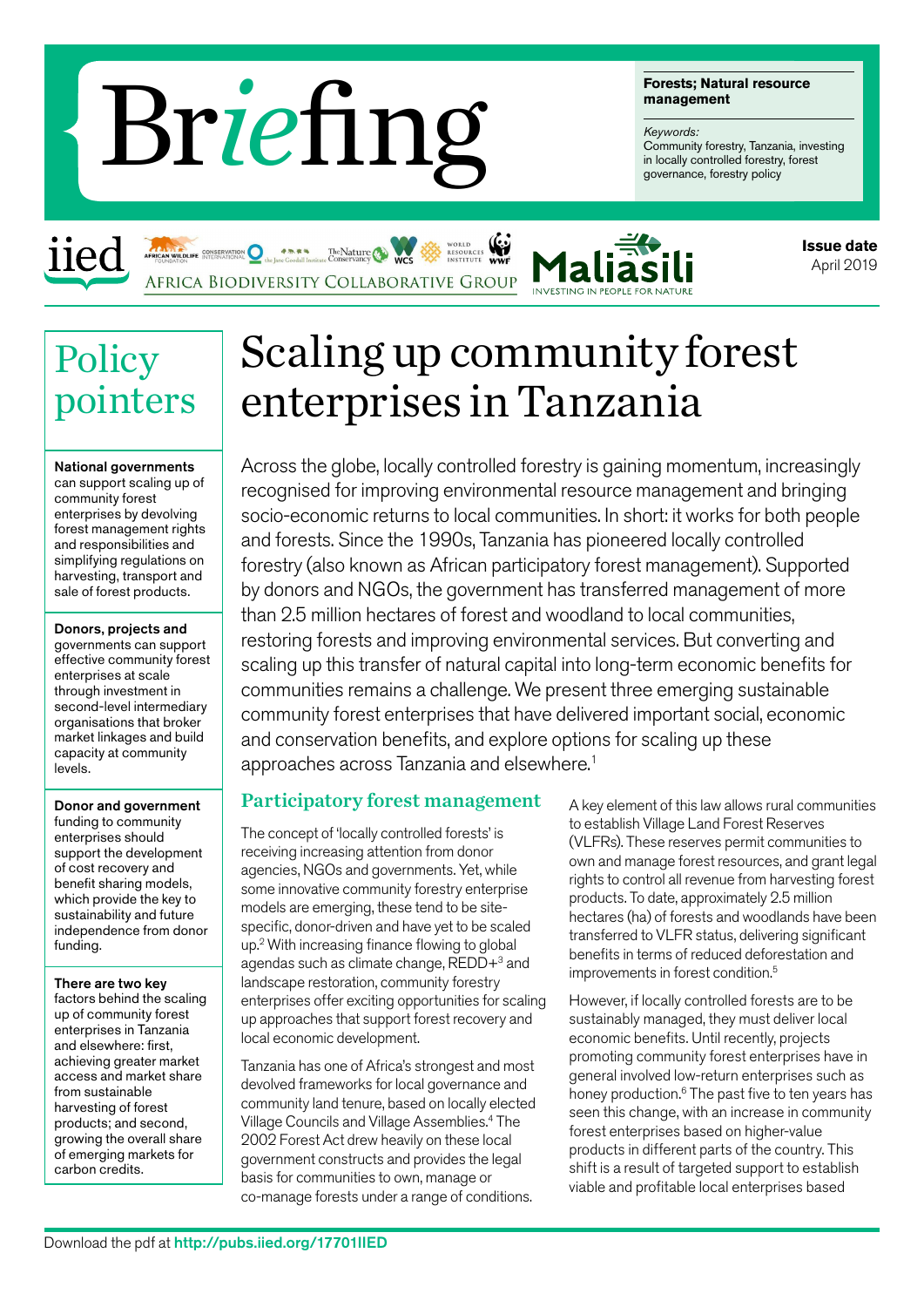around sustainable management of forest resources on community lands. We will look at three case studies, each representing a different approach.

# *If locally controlled forests are to be sustainably managed, they must deliver local economic benefits*

# 1: sustainable timber harvesting

The Mpingo Conservation & Development Initiative (MCDI), based in south-

eastern Tanzania, supports communities to sustainably manage and harvest high-value timber from coastal forests and woodlands.

MCDI's model can be distilled into four parts:

- Secure rights: assist villages to secure legal rights over their forests by establishing VLFRs
- Strengthen local institutions: establish local forest management bodies through which villages manage and protect their VLFRs from illegal harvesting, encroachment and forest fires
- Generate benefits: establish procedures for sustainably harvesting and selling timber to generate income. MCDI has helped some villages to achieve Forest Stewardship Council (FSC) certification to facilitate greater market access and potential price premiums
- Manage profits: strengthen local governance of VLFRs to ensure transparent community decision making, including allocation of revenue earned from sustainable timber harvesting.

Since its establishment in 2004, MCDI has supported 38 communities in south-eastern Tanzania to protect over 350,000ha of forest in VLFRs. This work has mostly been supported by international donors and NGOs, but efforts are under way to work towards self-financing from timber sales in partnership with beneficiary villages. Communities have seen increasing revenues from timber sold from their VLFRs since MCDI's work began. The first commercial timber sale from a VLFR was in 2009 and priced at 100 times more per log than was earned before VLFR establishment.

By mid-2017, 18 VLFRs had earned US\$626,000 in timber sales. Each village receives its share of income sales and at a village assembly meeting decides how the revenue will be spent. About half of timber revenues are reinvested in forest management, including paying villagers for activities such as forest patrols. The other half is invested in community-selected social services such as primary schools, wells, health clinics and health insurance contributions. 14 villages supported by MCDI are now group-certified by the Forest Stewardship Council, indicating that forests are managed sustainably, in marked

contrast to surrounding woodlands, which continue to be degraded through extraction of timber and charcoal.

# 2: sustainable charcoal production

Since 2012, the Tanzania Forest Conservation Group (TFCG) and the Tanzania Community Forest Network (MJUMITA) have been promoting sustainable charcoal production in community forests in Kilosa, Mvomero and Morogoro Rural Districts. Charcoal is the primary source of urban cooking energy; the market is large and expanding. However, unregulated charcoal production is causing widespread forest degradation — all of the national forest reserves within 100km of Tanzania's two largest cities have been heavily damaged by illegal charcoal production.

When undertaken sustainably, charcoal production can promote sustainable forest management, create local jobs and generate valuable revenue for villages. Charcoal production is non-technical and requires little starting capital — a sustainable charcoal harvesting enterprise can often be set up within one year of establishing a VLFR. The market is local and relatively easy to access. Compared to timber, charcoal harvesting is an easy and effective way to get village activities off the ground while they develop other sources of forest-based revenue.

TFCG and MJUMITA have supported 22 villages to establish VLFRs (covering 109,540ha) and assisted communities to develop sustainable charcoal harvesting enterprises. The main elements of their approach are:

- Securing rights to forests: supporting villages to secure legal rights over forests, by establishing VLFRs
- Strengthening local institutions: building the capacity and skills of village forest management committees across a range of areas including record keeping, forest management and marketing
- Building management capacity: providing technical support to local forest managers on land use planning, woodland management and harvesting, charcoal production and harvesting, and legal requirements for sale and marketing of charcoal
- Developing market access: helping community producers access charcoal markets and develop trading links.

Between 2013 and 2017, 13 village councils earned a total of US\$203,000 from the sale of 3,150 tonnes of charcoal. In village assembly meetings, communities decide how to spend revenue from sustainable charcoal harvesting.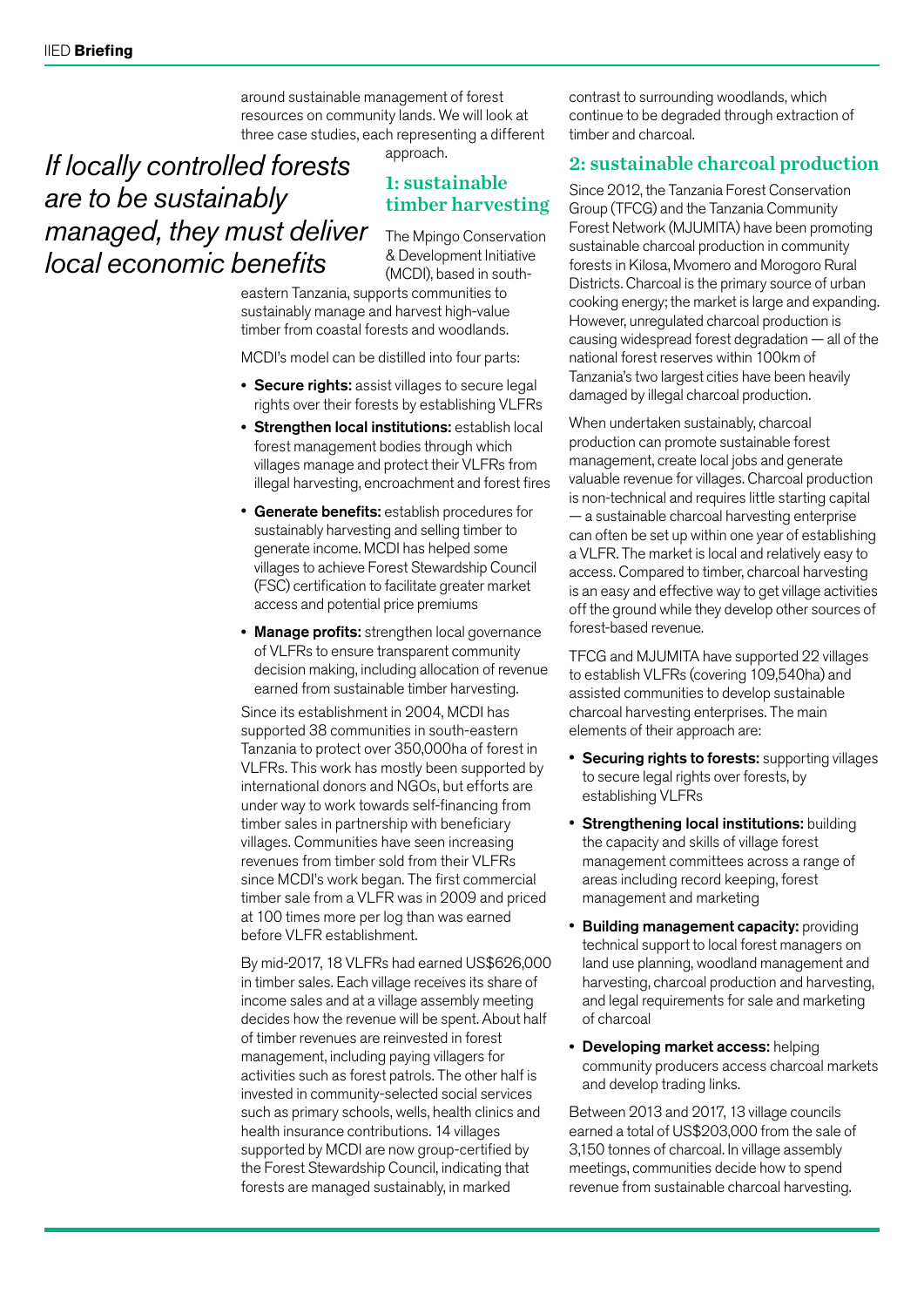While some money is retained to cover the costs of forest management, most is spent on improving local health, water and education infrastructure. Overall charcoal prices have increased across Tanzania since 2013, due to declining supplies (caused by local overharvesting) and growing demands. However a nationwide ban on charcoal production by the district governments in 2015 (driven by concerns of overharvesting) resulted in sustainable charcoal enterprises losing revenue. Figures show that, through establishing sustainable charcoal enterprises in VLFRs, participating communities reduced deforestation rates within their villages by 41% since 2014.

# 3: carbon offsets from avoided deforestation

Carbon Tanzania, a social enterprise based in Arusha, works with community groups to sell 'carbon credits', the revenues from which are used to support local forest protection and management. In its flagship Yaeda Valley project, Carbon Tanzania partnered with another local organisation — the Ujamaa Community Resource Team (UCRT) — who specialise in helping communities to secure land rights and manage their lands and natural resources.

The main elements of their approach are:

- Securing land and forest rights: UCRT has been able to secure legally recognised communal land rights for 20,466ha of land occupied by the Hadza, one of the few remaining indigenous hunter-gatherer groups in East Africa, by helping to protect their most significant remaining territory
- **Creating the product:** by combining Carbon Tanzania's expertise in REDD+ project design and development with UCRT's ability to facilitate community-level land and forest management (through mechanisms such as land use plans), the project has created a new marketable forest product (carbon credits) through improved local resource management
- **Developing markets:** working with Plan Vivo, the project has been able to sell verified carbon credits to international buyers. Carbon Tanzania has successfully sold all the project's credits produced to date on the voluntary carbon market, including advance sales through 2020.

Across the project area, the prevailing rate of deforestation caused by external encroachment on indigenous communities' lands has been demonstrably reduced. Since 2012, remote sensing data shows that forests in the core Hadza territory of 20,790ha (the project area) have declined by 9%, compared with over 50% in the wider region (the reference area). Furthermore,

local communities have supported local development priorities. The project helps protect the livelihoods and rights of the Hadza: 60% of revenue sales go directly to the community, 20% supports Carbon Tanzania's operational costs for the Yaeda project and the remaining 20% covers Carbon Tanzania's administrative and programme costs. The sale of carbon offsets generated around US\$219,000 in revenue for local communities between 2013 and 2017.

## Searching for scale: ways forward

Despite the promising signs these case studies present, all three locally controlled forest enterprise models are relatively limited in scale — both spatially in terms of the number of participating communities and in terms of overall market reach and access. These models need to scale up dramatically if they are to significantly address deforestation in Tanzania and improve management of the millions of hectares of forests on village lands that are currently not within VLFRs.

Barriers to expansion include both market and institutional factors. Sustainable charcoal harvesting has been constrained by district and national authorities, reluctant to support sustainable charcoal production. Illegal harvesting avoids licenses, taxes and other costs, thereby under-cutting sustainable (but more costly) charcoal production from VLFRs.

**Markets and enterprise.** Set against these constraints, the key to scaling up community forest enterprises in Tanzania is twofold: first, achieving greater market access and market share from sustainable harvesting of forest products (while disincentivising unsustainable competition); and second, growing the overall size of emerging and newer markets for carbon credits.

Improved marketing and business partnerships are an important potential means of increasing market share and improving prices. Strong global marketing relationships have been key to Carbon Tanzania's initial success in marketing and growing their carbon credit sales within a competitive global marketplace.

Sustainable charcoal and timber production have, by contrast, not yet attracted a price premium or defended themselves effectively from illegal, and therefore cheaper, competition. This price premium was the original impetus for MCDI to obtain FSC certification. However, the price premium for FSC certified hardwoods from VLFRs has never fully materialised and timber harvests in VLFRs where MCDI works continue to be below potential sustainable harvesting rates.

MJUMITA is exploring opportunities for a price premium attached to sustainable charcoal from